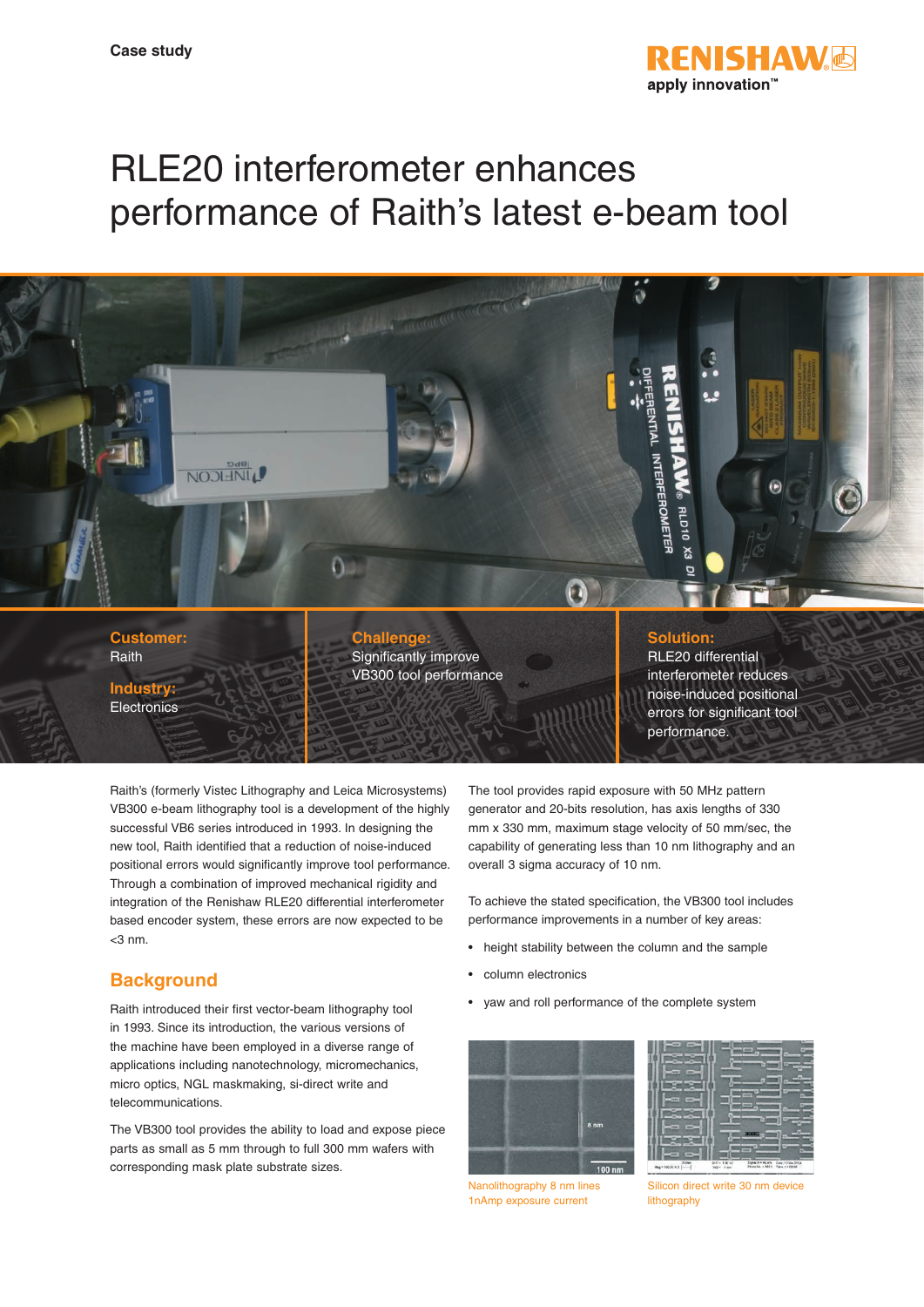

John Tingay, R&D Manager, and Paul Harris, Project Manager, work on the VB300 tool

# **Challenge**

In addition to these improvements, Raith wanted to improve noise induced errors and in particular remove peak mode at ~175 Hz that was attributed to the interferometer configuration and mounting arrangement.

To tackle this issue, Raith decided to change the interferometer configuration from a standard double pass interferometer to a differential interferometer enabling the differential position between the e-beam column final lens and the stage metrology / work piece location plate to be directly measured.

Having worked successfully with Renishaw on a previous project involving RGH optical encoders, Raith selected the RLE20 fibre optic launched laser interferometer based encoder system for integration within the VB300 tool.

John Tingay, R&D Manager states: "We were impressed with the Renishaw RGH optical encoder product and aware of the RLE10 laser interferometer system, although the latter wasn't ideally suited to vacuum applications which was necessary if it were to be incorporated into any of the current tools for both mechanical and thermal stability reasons."

# **Solution**

"Discussions provided us with information about a differential interferometer development program at Renishaw that would provide the same advantages as the RLE10, but would overcome the disadvantages outlined earlier by being mounted in atmosphere on the vacuum chamber wall. The differential interferometer configuration means that any mechanical perturbations of the mounting system are seen by both the reference and metrology beams i.e. common mode error and the system is self compensating. The only issue then is the stability of the reference mirror, which has been designed to have high intrinsic stiffness and correspondingly high modes of vibration. This design strategy has helped to eliminate the noise-induced errors seen on previous systems."

"We did review interferometers from other vendors, but chose the Renishaw system because of the significant reductions in installation complexity and set up time provided through the fibre optic laser launch, intrinsic optical alignment system and the ability to mount the interferometer outside the chamber without degrading system performance. Luckily for us we were made aware of the development program at a time that enabled us to influcence the final design, ensuring its compatibility with our requirements."

The VB300 tool uses Renishaw RLE20 systems that include three differential interferometers; two to measure position (between the e-beam column and the wafer stage) on the X and Y-axes and the third to measure yaw.

Tingay says: "With the improvements in stage accuracy achieved through redesign, material selection and machining techniques, we don't believe there is a real need to measure yaw; the capability is designed-in for monitoring purposes only at present with the possibility of yaw correction in the future if needed."



The Renishaw differential interferometer measures position between two mirrors inside the VB300 vacuum chamber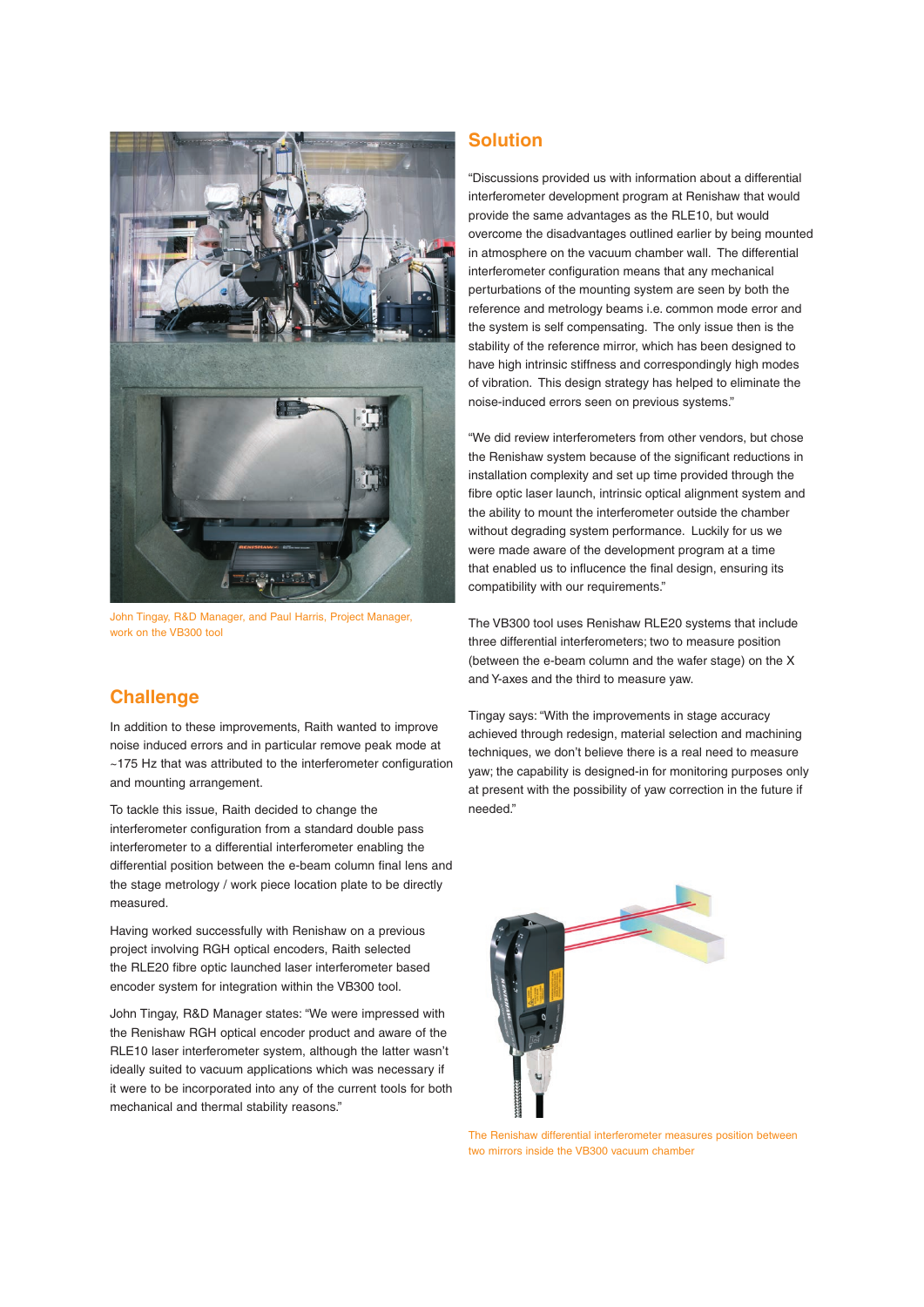We did review interferometers from other vendors, but chose the Renishaw system because of the significant reductions in installation complexity and set up time provided through the fibre optic laser launch, intrinsic optical alignment system and the ability to mount the interferometer outside the chamber without degrading system performance.

**Raith (UK)**

apply innovation™

IISHAW

### **Picometre resolution**

The RLE laser interferometer system produces 1 Vpp sine and cosine signals with each 360° period representing 158 nm. To provide the high resolution required by the VB300 tool, these signals are interpolated by Renishaw's RPI20 parallel interface to provide a least significant bit (LSB) resolution of 77.2 picometres.

As well as the advantages offered by the RLE system and its fibre optic laser launch, Raith required a VME form factor and interface. The RPI20 allows, via a simple connector, integration of custom electronics that provide hardware and software interfaces, which effectively 'clone' Raith's existing



RPI20 parallel interface - interpolates 158 nm sine / cosine signals to produce parallel output with LSB resolutions of 77.2 picometres (38.6 picometres available)

systems, enabling position data to be collected and utilised for beam error feedback and position control.

### **Results**

In comparison to previous systems, the initial results from the VB300 show a marked improvement in the noise related error contribution.

To clarify the improvement since the introduction of the RLE20, Raith have undertaken "beam on edge" measurements where the electron beam is parked on the edge of a metal mark and the variation in the intensity of the back-scattered electrons is measured. This technique is used as it provides a measurement of the total noise in the system; mechanical and electrical, both on the beam and on the video system monitoring the back scattered electrons.

Comparing the VB300 spectra to that taken from the VB6 tool, it can be seen that the VB300 shows no evidence of the peak at 175 Hz, the identified feature that RaithW wanted to remove. Additionally the peak at 240 Hz had been removed and the 150 Hz feature reduced.

Tingay states: "Noise measurements from the VB300 are very good, no mechanical vibrations can be seen, I expect the total noise to be about 2 nm - 3 nm with no oberved contribution from the reference mirror or interferometry system."





The noise spectra of both the VB300 and its predecessor, the VB6